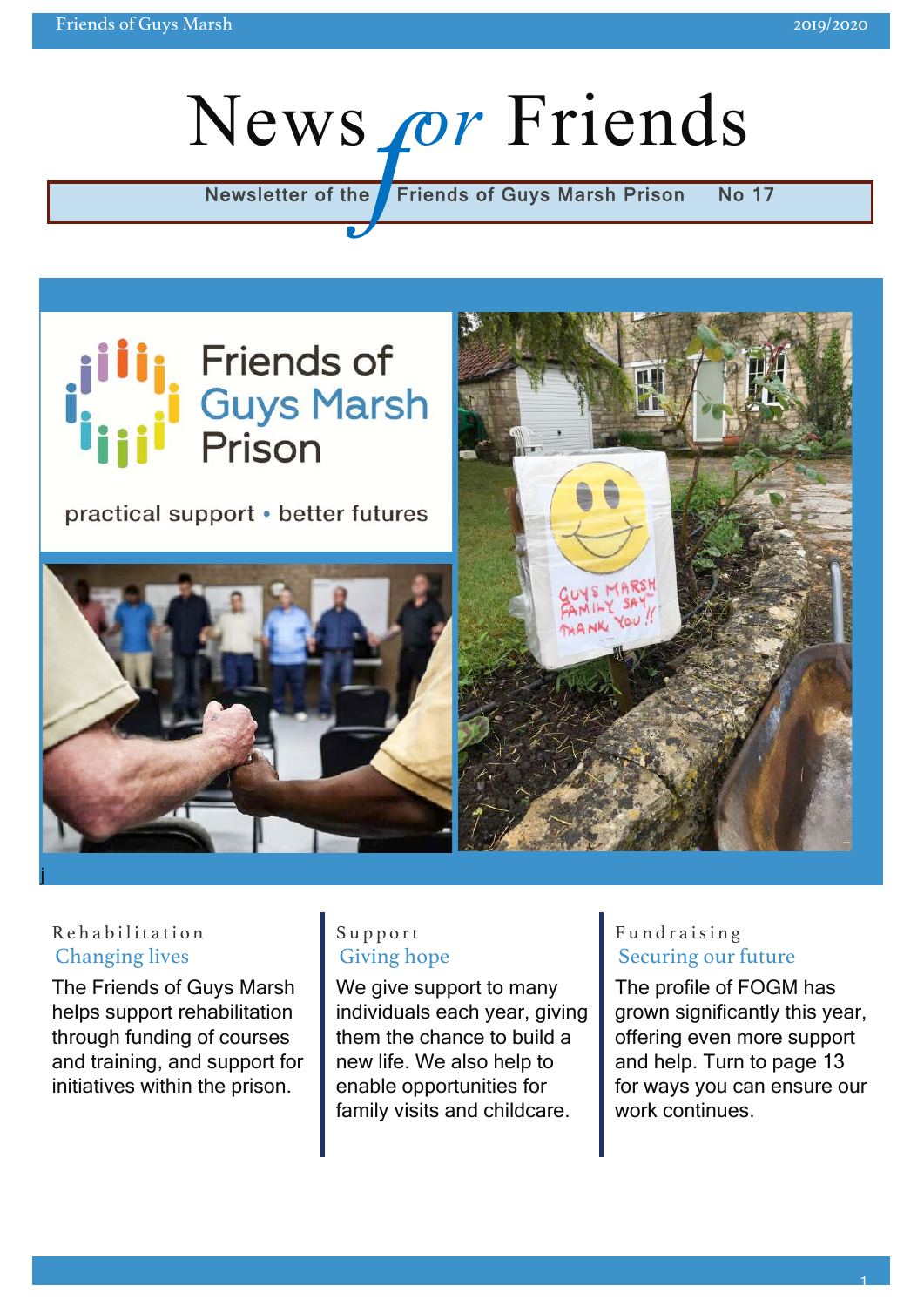Dear Friends,

There is little good news about at the moment and everyone is having to make the best of it, FOGM like many other charities has had to cancel a range of events that would have added to our funds. There are two pieces of good news; firstly the amazing response we had to our call for sewing machines and material for the men and secondly that there has been a significant reduction in drug use and bad behaviour within the prison, small mercies.

We ended up providing 25 donated machines for the men to use when making items for the NHS, care homes and doctors' surgeries. The men and staff where hugely appreciative of the support the community showed to them.

This support echoes the work we have been able to do this year due to the generosity of the Friends and various Trusts who have supported us. In the last year, we have provided over 30 men with a range of assistance that has allowed going support to their families in the form of the Bus from Gillingham to the Prison, food for family visits and a range of other interventions that re-enforce the family bond, an aspect that is known to be a positive impact upon future behaviour.

If I had one request of the Friends it is that we grow our number, so if you happen across someone who is interested in our work please do ask them to get in touch – more likely once the restrictions have been eased!

In the meantime, thank you for your support which allows us to help the men to a better life.

Giles Fearn - Friends of Guys Marsh Prison Chair



#### WOULD YOU LIKE TO BE INVOLVED WITH THE WORK OF THE FRIENDS?

We are looking for someone to join our trustees as Membership Secretary, Do you enjoy keeping in touch with people and building relationships? Then this may be the perfect opportunity to help us. For further information and to apply, e-mail Giles via info@friendsofguysmarsh.co.uk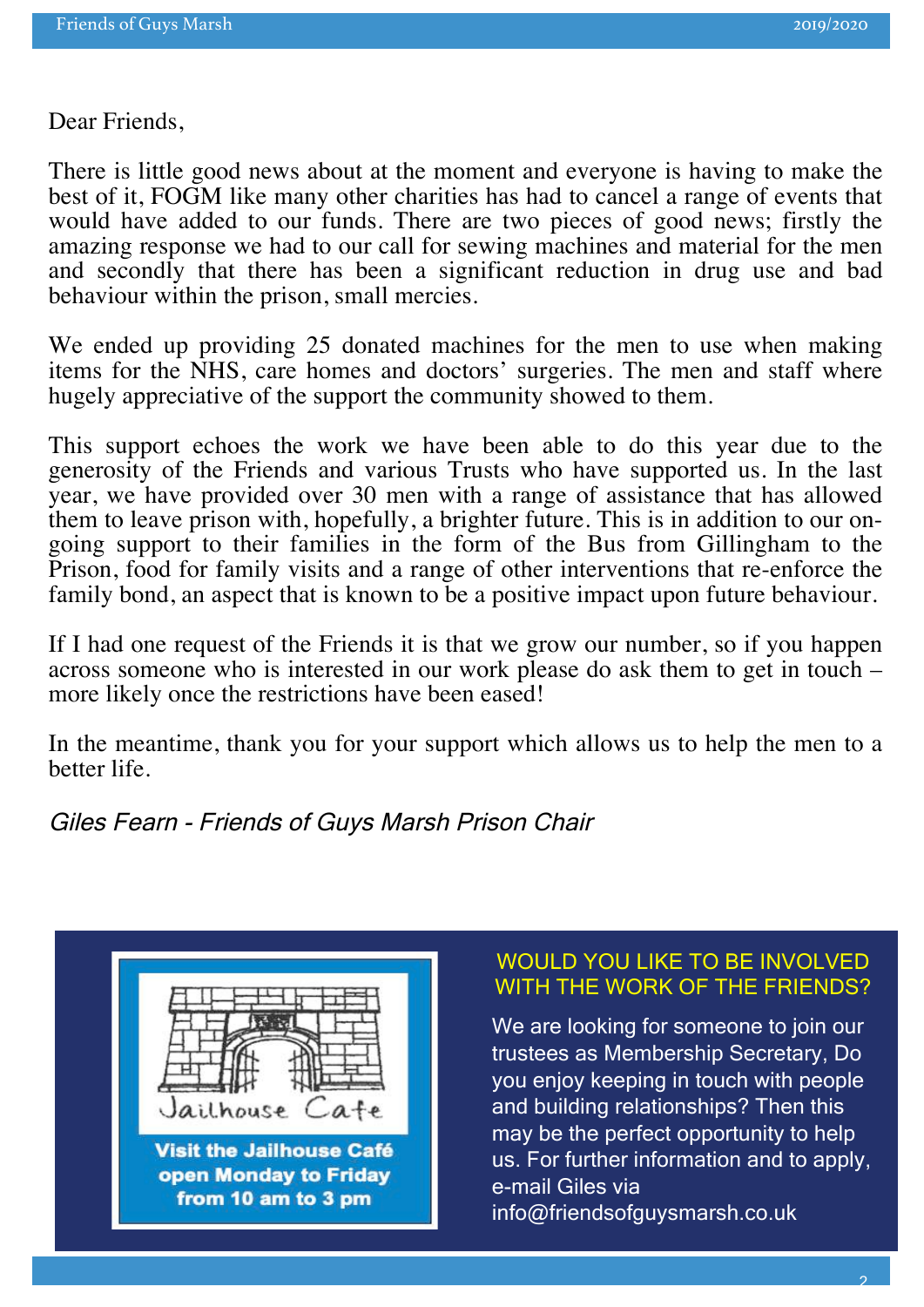# FOGM's new website

One of our trustees has been working with a local company to update our website which had become rather dated. The new design is clearly laid out and will provide FOGM with a great virtual 'shop window' to enable a wider group of people to engage with the charity's work and quickly find out how they can become involved.

**To see our new website visit www.friendsofguysmarsh.co.uk**





practical support · better futures



"I cannot thank you enough for today, support from FOGM has been incredible....The men working on the sewing project were amazed with people's generosity.....I don't think they realised quite how important their work is viewed by the community. This really has been a valuable project already for more ways than one  $''$ 

Tracy Harrison (Head of Reducing reoffending)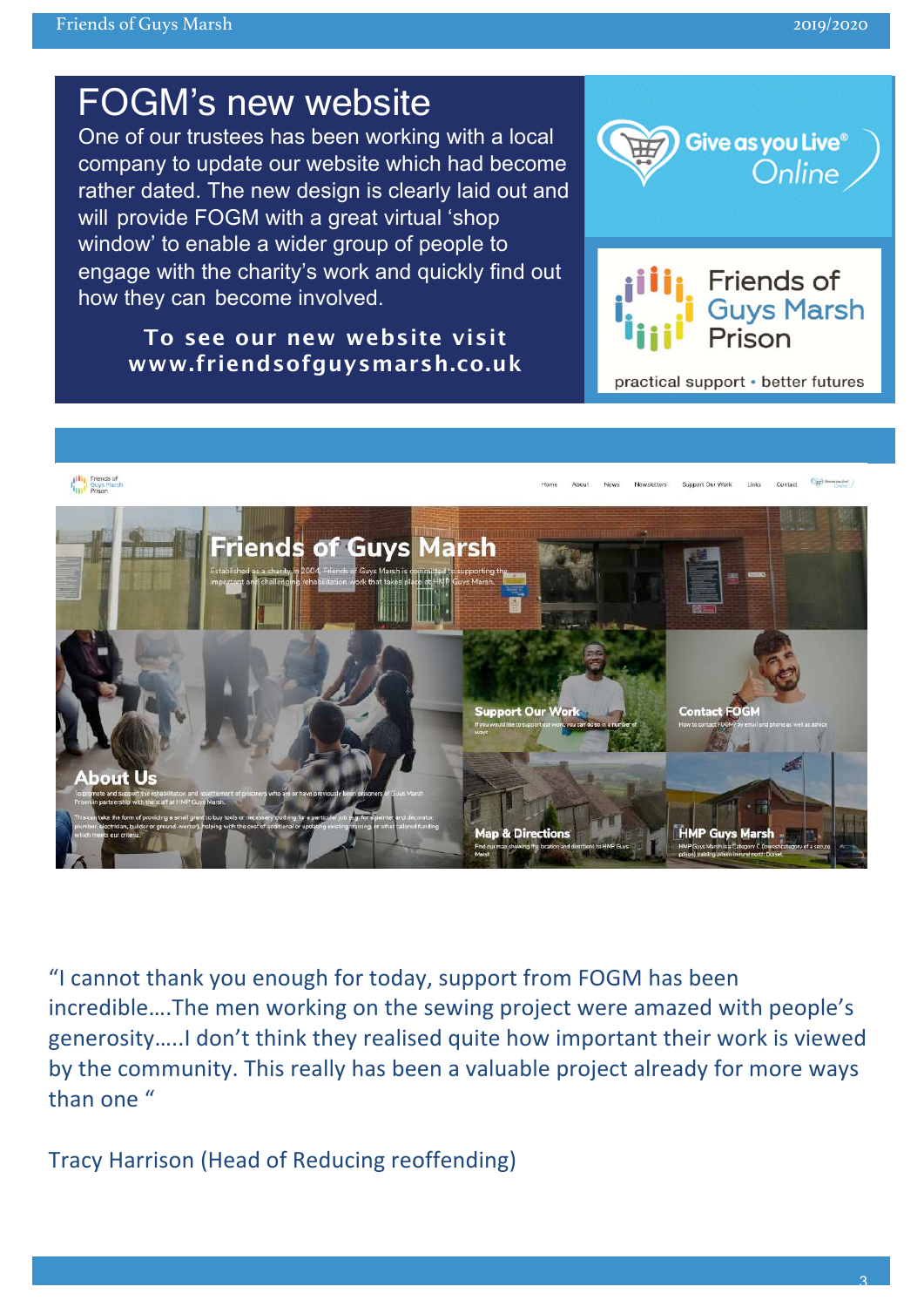We were overwhelmed by the support from the friends and our local community for the request for sewing machines and material. Over 25 machines were donated, including an industrial model as well as bobbins, material and elastic. We also were touched by examples of real kindness such as a couple selling plants who heard about the work of our charity and immediately donated their day's takings. We also received wonderful help from the Salisbury and Warminster branches of the Mothers' Union who read about our appeal and shared this with their members.

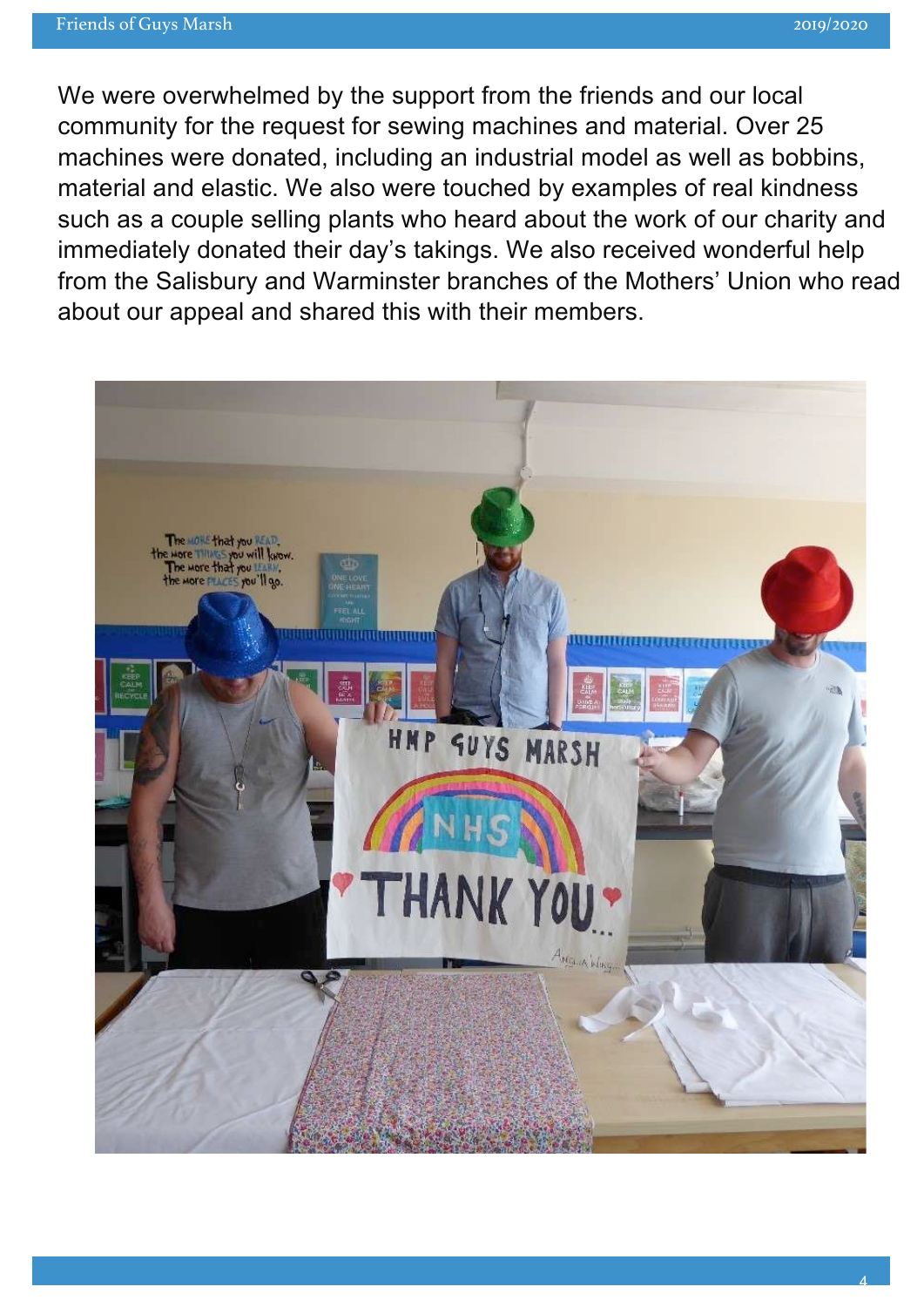#### THE AMAZING GUYS MARSH SEWING BEES!

EXTRACT FROM AN ARTICLE BY LUCY CAMPBELL IN THE GUARDIAN

*In more positive news, inmates at HMP Guys Marsh in Dorset are sewing 500 items for nurses at Yeovil hospital, following donations of materials and sewing machines from local villagers.*

*In need of a project for the prisoners, who are under even stricter confinement than usual due to lockdown and physical distancing measures, and wanting to help the NHS, the prison contacted Yeovil hospital to ask what they needed. Delighted, the hospital asked for 500 items including nurses scrubs and laundry bags.*

*With there being only one sewing machine between the men, the local community was called upon to get involved with the project. People from the village of Marnhull donated several machines and local businesses donated fabric in the form of spare duvets and sheets, binding, buttons and elastic to get the initiative started.*





To the friends of guysmarsh Thank you for all of your donations of Seming modernes. Da soffset fabric's and cotton's. Chank you for Showing that when we all love  $\n <sub>x</sub> = 10$  $L_{1} = 4$ togetter we can all make a possible<br>Sake spoor difference to help the Care homes and NHS Staff. many thanks Thunking you all Sor your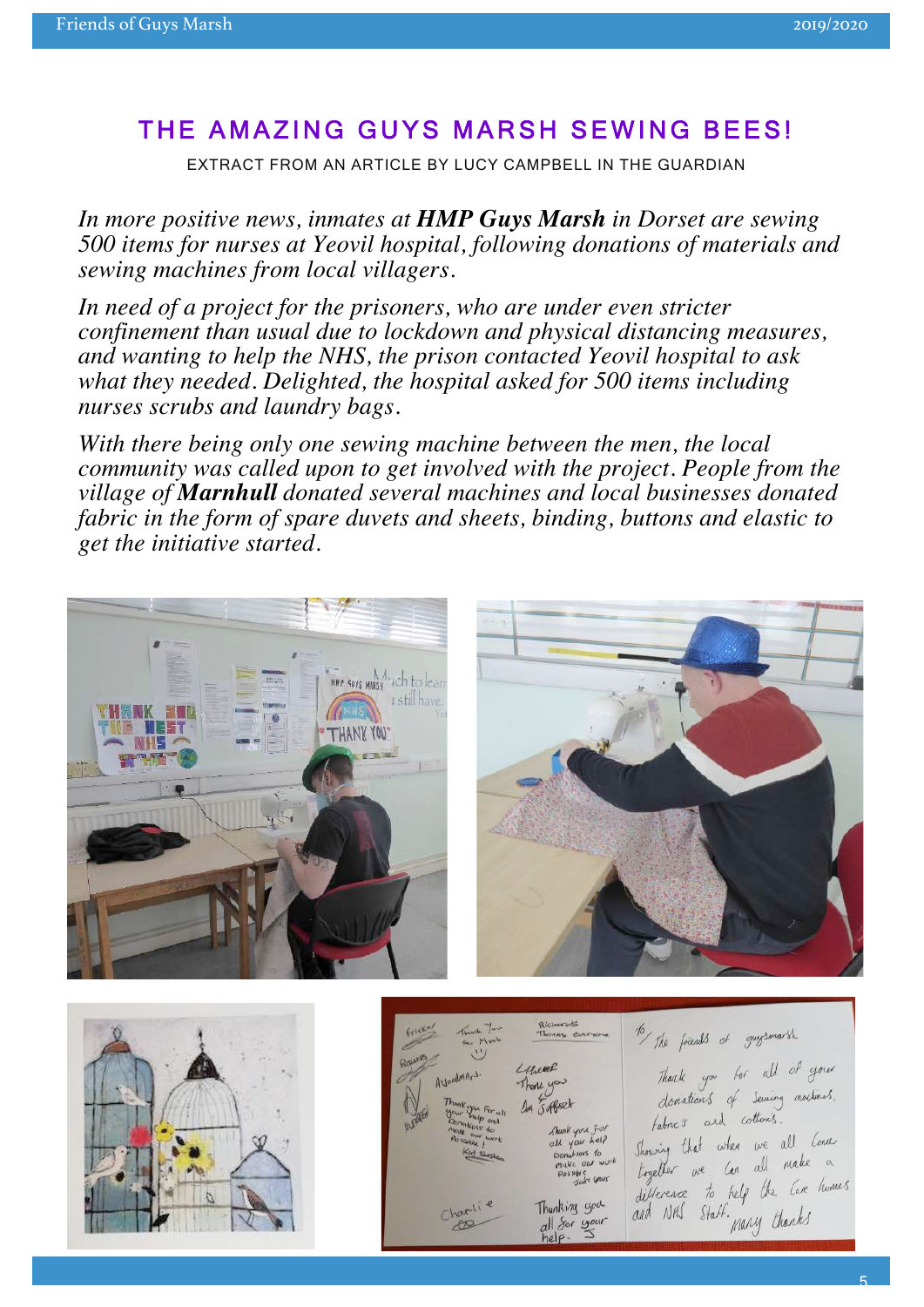#### CELEBRATING TALENT

Three of our trustees attended a Celebration Event within Guys Marsh to present prizes to the men who had drawn the pictures featured on last year's Christmas Cards; each received a painting set and printed copies of the cards. It was clear that they took pride in their work and were pleased that their designs had been chosen. After the event we were treated to refreshments and had the opportunity to talk to residents and prison staff. We were encouraged to hear that FOGM has a strong profile within the prison and that men are being made aware of the support available. We will be running the Christmas Card competition again this year and will have packs of cards available from mid-September.



# Pre-order Friends of Guys Marsh Christmas cards

Our 2020 Christmas cards will be available in September and will feature the winning entries from the competition being run at Guys Marsh over the summer. A pack of six cards costs £3.00 or four packs for £10.00.

To order, e-mail Shaun at info@friendsofguysmarsh.co.uk stating how many packs you would like and he will contact you as soon as they are available.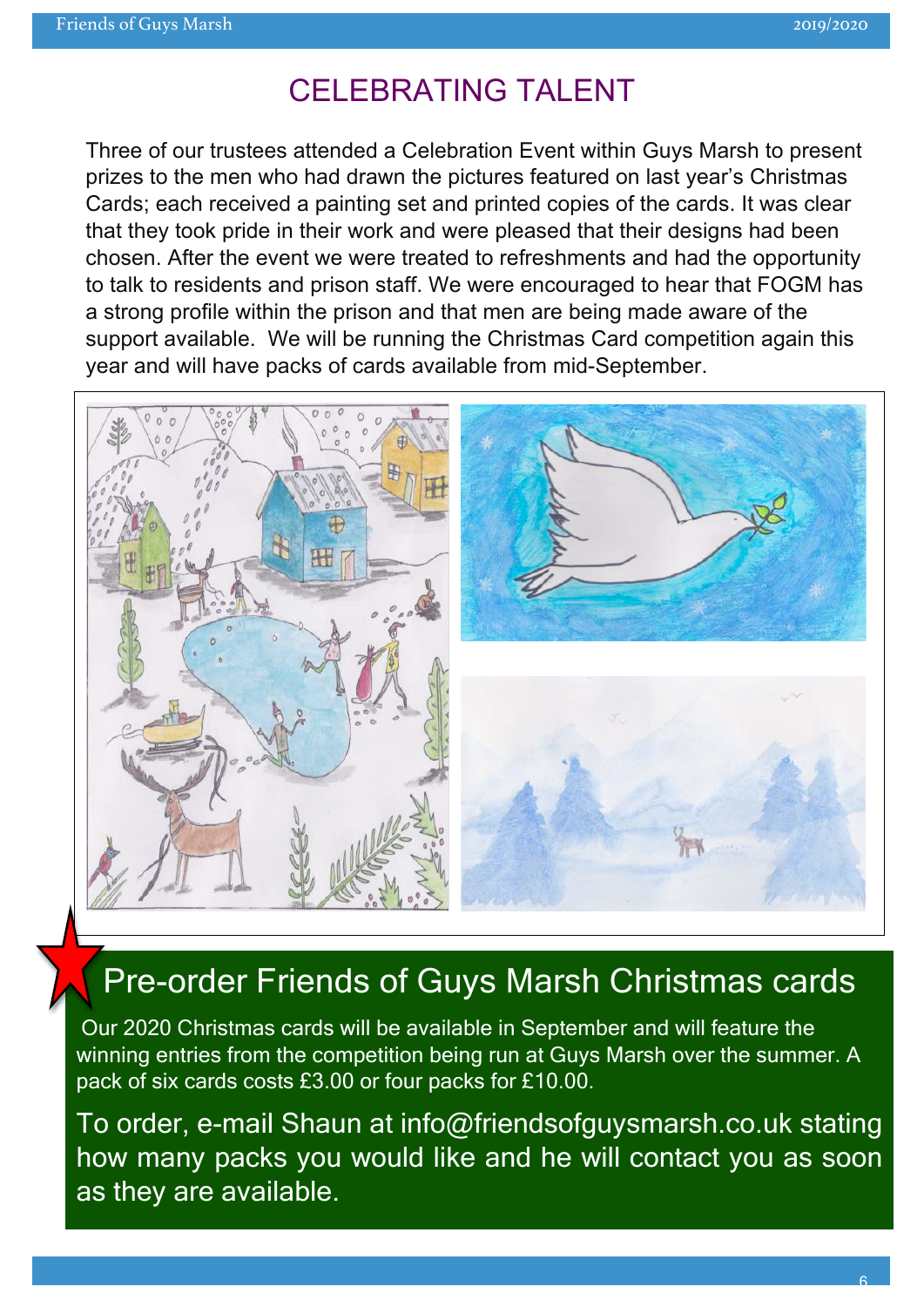# CHRISTMAS FUNDRAISER

FOGM trustees were out in force at "Christmas in the Car Park" in Marnhull on December 14th, enjoying a lovely evening of festive fun! This local community event is a well-attended pre-Christmas celebration and is characterised by a number of stalls selling handicrafts and local produce. Also at the forefront of the celebrations, a burger stand and very popular stall selling 'vin chaud'! The Marnhull Community Choir led the singing of Christmas carols, setting the evening's festive tone and adding to the Christmas cheer.



Each stall contributed a fee to FOGM, with all profits from the burger stand going to our charity as well. In addition, the trustees manned a fully stocked stall for FOGM, which had an extensive Tombola – many thanks to the individuals and local businesses who supplied the generous gifts – and a further offering of wooden garden planters, bird boxes and bug hotels from the workshops at HMP Guys Marsh. We also had an eclectic mix of Christmas paraphernalia, including wooden Snowmen and FOGM Christmas cards.

 Adding together all the donations, stall fees and the persuasive selling talents of the band of trustees, well over £500 was raised for FOGM on the night. So, a productive event as well as a highly enjoyable and entertaining evening!

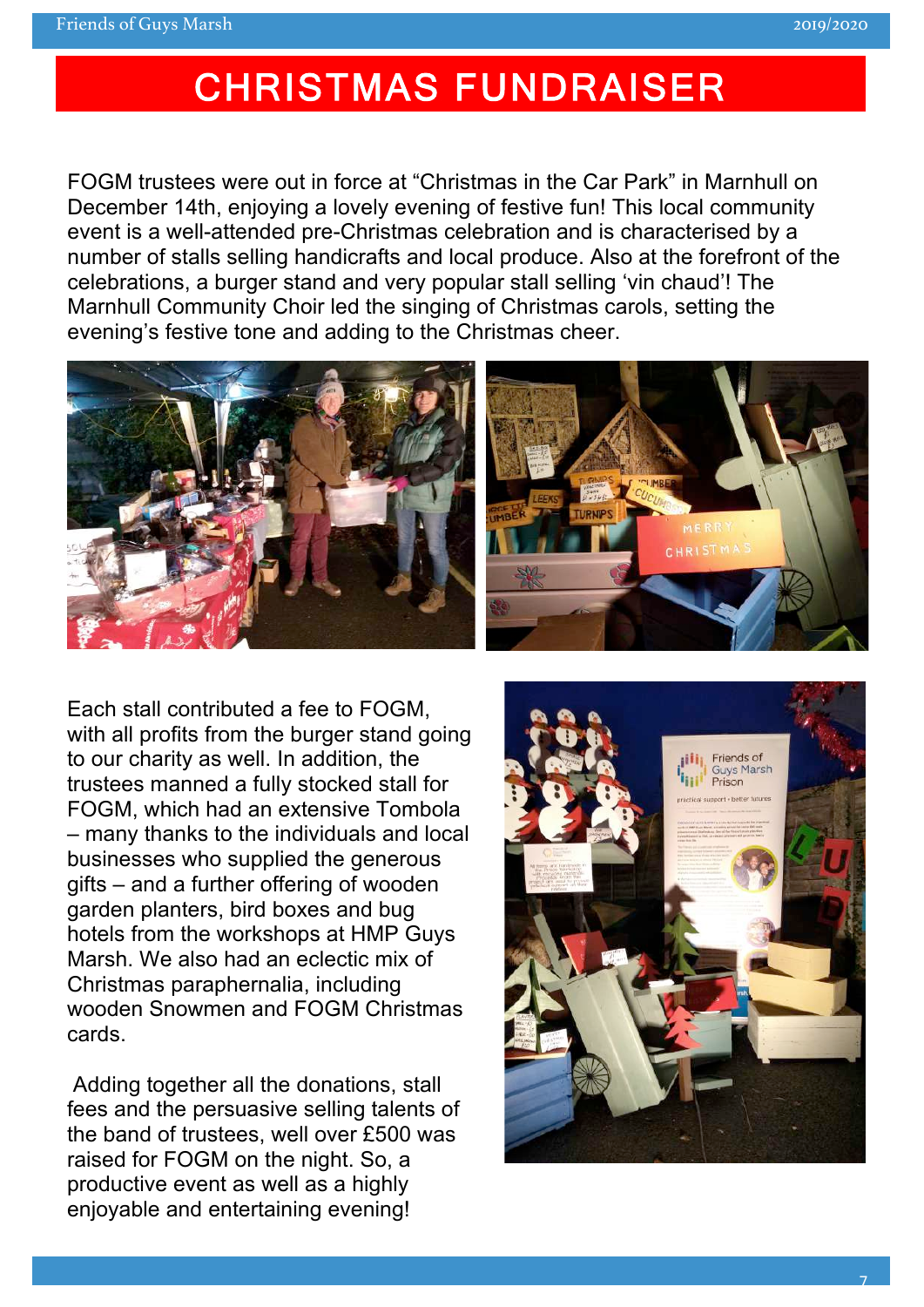*..,.*

# 2019 RESETTLEMENT FAIR

This annual event, organised by the Volunteer Centre Dorset, was held in early July 2019 at HMP Guys Marsh.

The aim of the event is to showcase the different organisations and avenues of help available to the men, encouraging their resettlement after their prison term. Overall, there were around 12 different stalls offering advice and information to approximately 100 men over the two hour period.

Not surprisingly, the busiest stall was refreshments but all the representatives soon found themselves deep in conversation with the men, most of whom were genuinely interested to find out what was on offer.

This is a good way to spread the news about what FOGM can do and how we can help. Despite posters in the wings, introductions during the induction event and referrals from staff and Catch 22, as anyone who has worked with the prison will know, it's a very dynamic and fast-moving environment so getting our name in front of the men is always a bonus.

Three of the FOGM trustees were able to be on site and connected with a number of the men. In some instances we were able to point them to other organisations more suited to their needs and we were all touched by one, JH, whom you have been able to help with some tools and who made a point of coming to see and thank us for our trust in him. Here's hoping his plans and dreams for the future with his family work out.

We left after a busy couple of hours knowing that, not only had the men had a different afternoon experience from the usual, they'd also had the opportunity to recognise they are not forgotten or ignored. Having this avenue of visibility spreads the word and helps us help them.

# MUSIC AWARD

We were delighted to hear that Jabril, a resident at Guys Marsh, had won a Koestler Arts *"Platinum Award"*, the highest award possible. Jabril has been working on his music under the guidance of Toby Langton-Gilks, who runs inspiring workshops every week in Guys Marsh. Toby wrote to us saying: "very few (if any) Platinum Awards are awarded each year – this being the first I've seen in 10 years entering my men for these awards. I'm absolutely delighted. I never expect anyone to win anything, however, knowing the quality of Jabril's talent, I'd expected *something.*

Guys Marsh Governor, Ian Walters, later presented the Certificate to Jabril in the Music Room.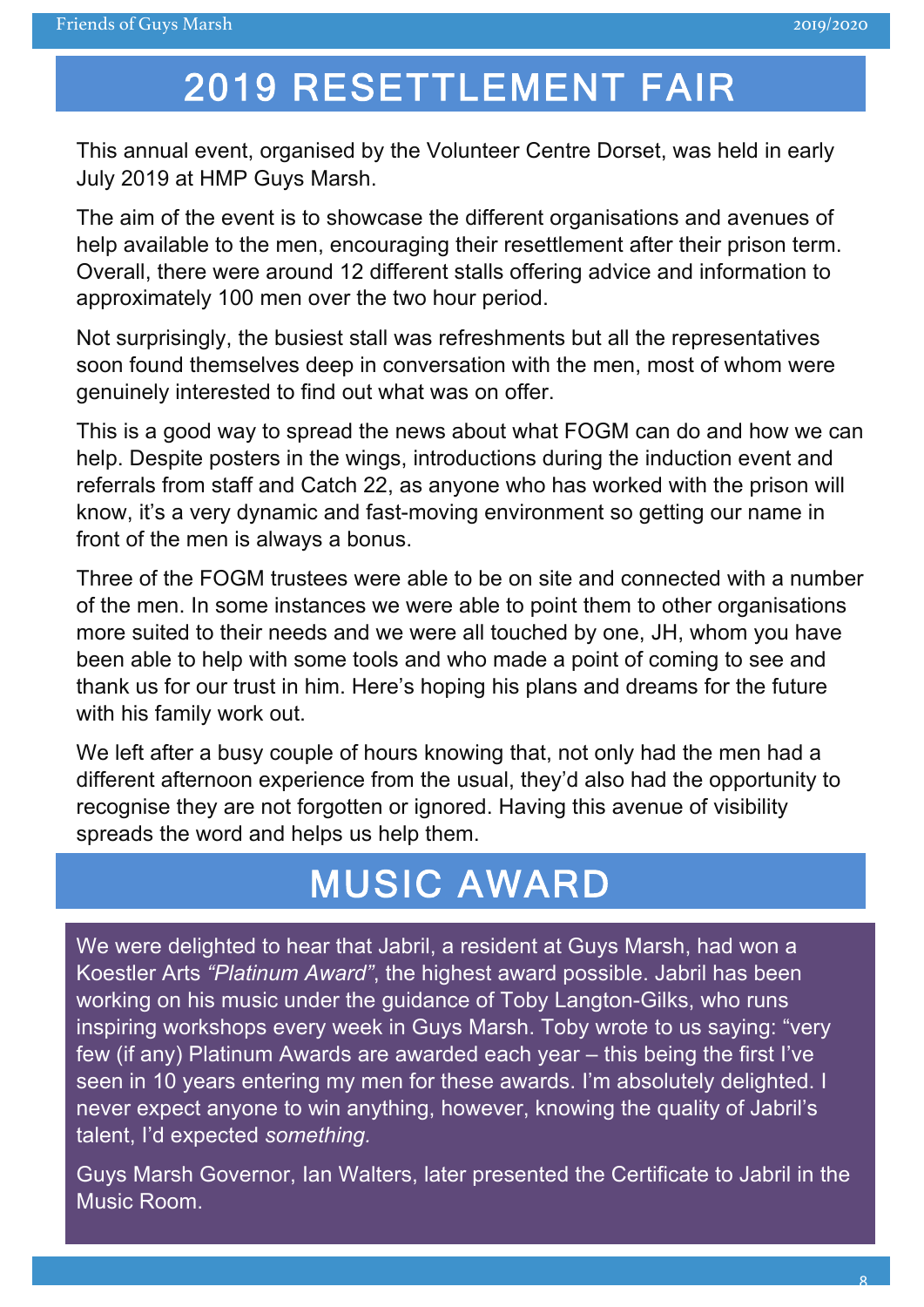#### THE GROWTH PROJECT – A report from Dr Sarah Lewis

MB, SG and JB have been trained to deliver our Youth Growth Programme which works with young people on the risk of exclusion. They are taking their learning and using it as a preventative model to support the growth of young people and disrupt the 'school to prison pipeline'. The Programme aims to start this year and is the first of its kind. JF has also accompanied Dr Sarah Lewis to co-facilitate sessions to university students from China who are training to be police officers and SO is writing and producing his own music and building a fan base as we speak. Both MB and SG have successfully gained their CSCS cards and are currently working in the construction industry.

Last year SR was accepted onto an Apprenticeship in order to develop his skills in business, enabling him to set up his own business within the food industry. LF is due to be released soon and has been accepted for a Foundation Degree in Film; he hopes to join the PRS team following release, to carry out support work for Growth Projects in prison, using his experience of the arts and script writing to engage prisoners.

KC is developing his business idea to support prisoners who want to be entrepreneurs. He has also developed a passion for singing and music production and is working on a music project currently in prison.

RK and HT work with Penal Reform Solutions, promoting growth and raising awareness around prison reform. They are also designing a Financial Literacy Course to build financial capacity in those that are disenfranchised. This empowering programme is psycho-educational and informed by the growth principles.

IR is creating podcasts for Penal Reform Solutions, to highlight the importance of rehabilitation and growth in prisons. He is also organising the Everest Reform Project, whereupon 2 prison staff and 2 ex-offenders climb Everest, with support of a crew who all have lived experience of prison.

JH has written a 10 week Mindfulness Based Yoga Course and currently works as the Business Manager at PRS. He is currently developing a lifer programme, which is focused on growth, relationships and identity.

BF worked for PRS upon release and although he no longer works for PRS, he is keen to volunteer once he finds greater stability.

SC is currently in HMP Sudbury and working in other prisons where he presents to younger residents, talking about his life and his experiences of prison. He is keen to deliver the lifer programme, which is currently being developed by PRS. He is regularly released on temporary license (ROTL) and is progressing well in his sentence.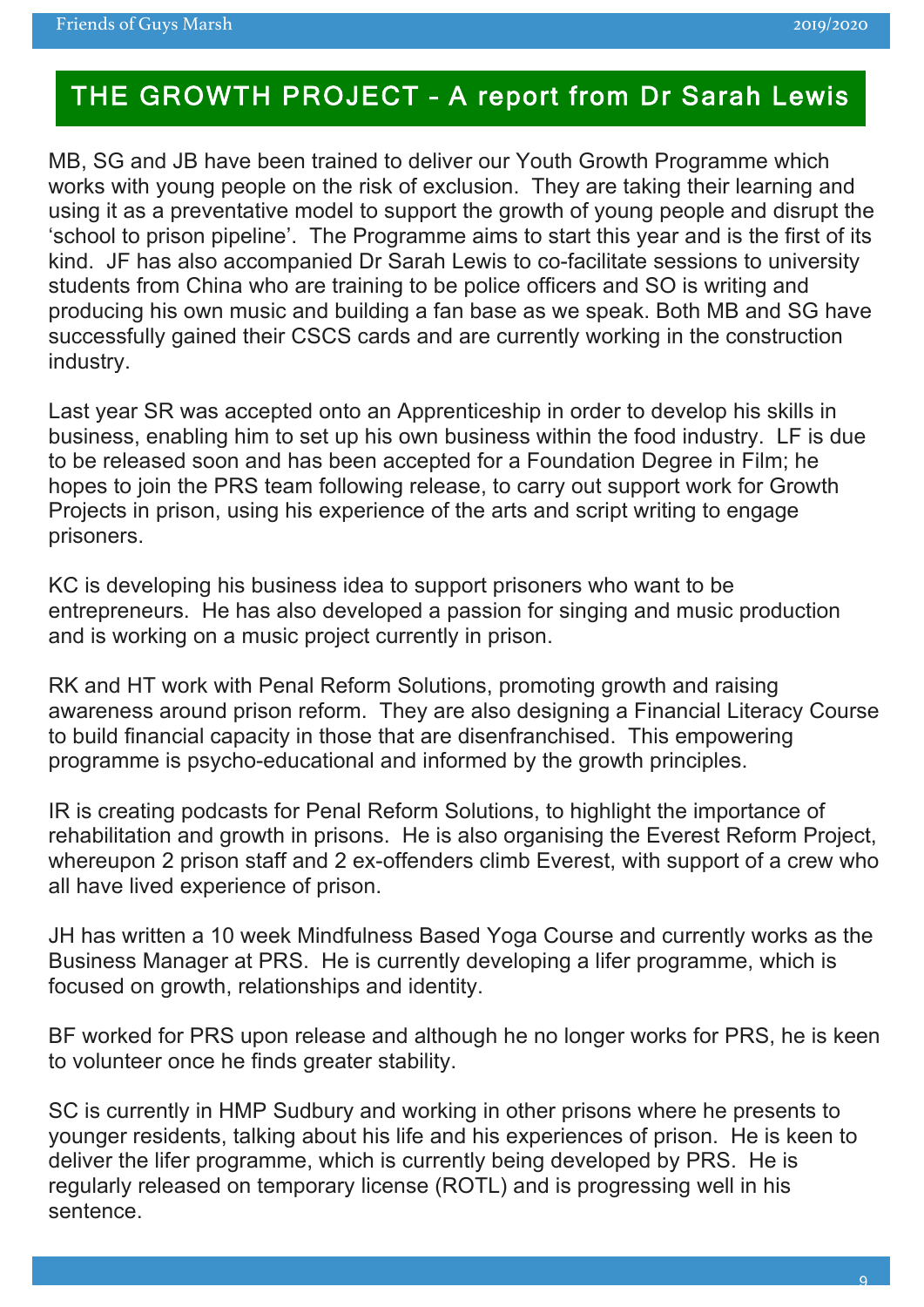# HELP TO INDIVIDUALS

After much discussion, this year we have given a great deal more support to individuals, particularly on release. Below is a summary of help given to men over the year. We are currently reviewing this aspect of the charity's work to ensure that our funds are working best to support as many individuals as possible, whilst maintaining the essential core support through initiatives such as the play worker, meals for family days and the bus service.

MW was positive about his release and has settled near his mother who will be supportive of him. He had no clothes so we provided him with a basic clothing kit. Sadly he lost a close relation during his sentence and, despite being unable to attend the funeral, he has dealt with it well and is determined to leave prison a positive person and not to consider revisiting.

DA was due to leave in April. He has been in prison for several years, is welleducated and intelligent. With another young man they have put together a very good presentation for a business he wants to set up. Although we didn't feel that financial support was appropriate at this stage, two of our trustees have a great deal of joint business experience and are providing support including a monthly day of discussion and advice. Read our special feature on page12.

CM came across as a polite and gentle character but full of enthusiasm to continue with an Open University course on personal training and sports coaching that he started while in prison. He required equipment to enable him to gather data essential to the course assessment criteria. One of our trustees suggested a second hand electronics store which provides a guarantee and CM was given a voucher for a used laptop. He was absolutely delighted to be given support.

DM Was very keen not to go back to the area he was in before his sentence for fear of getting back into negative old ways. He was very fortunate that his case manager has found him a great residential opportunity where he can stay for several months away from his old area. He will get support there and any questions answered. He only had the clothes he was in so FOGM bought essential clothing.

JB had plans to set up a catering company. Whilst inside he had taken advantage of opportunities available to him and had worked in the catering department, who had provided us with a glowing reference "JB has a real passion for food, his work has always been to a high standard and he has a very good work ethic, willing to go the extra mile in anything that he does and always listening to advice and taking on board criticism; he will make a very good team member in any catering operation." He had passed his level 2 NVQ in catering and hospitality as well as level 2 in food safety. His form was one of the neatest we had received and he was given a voucher for Nisbetts, a catering supplier.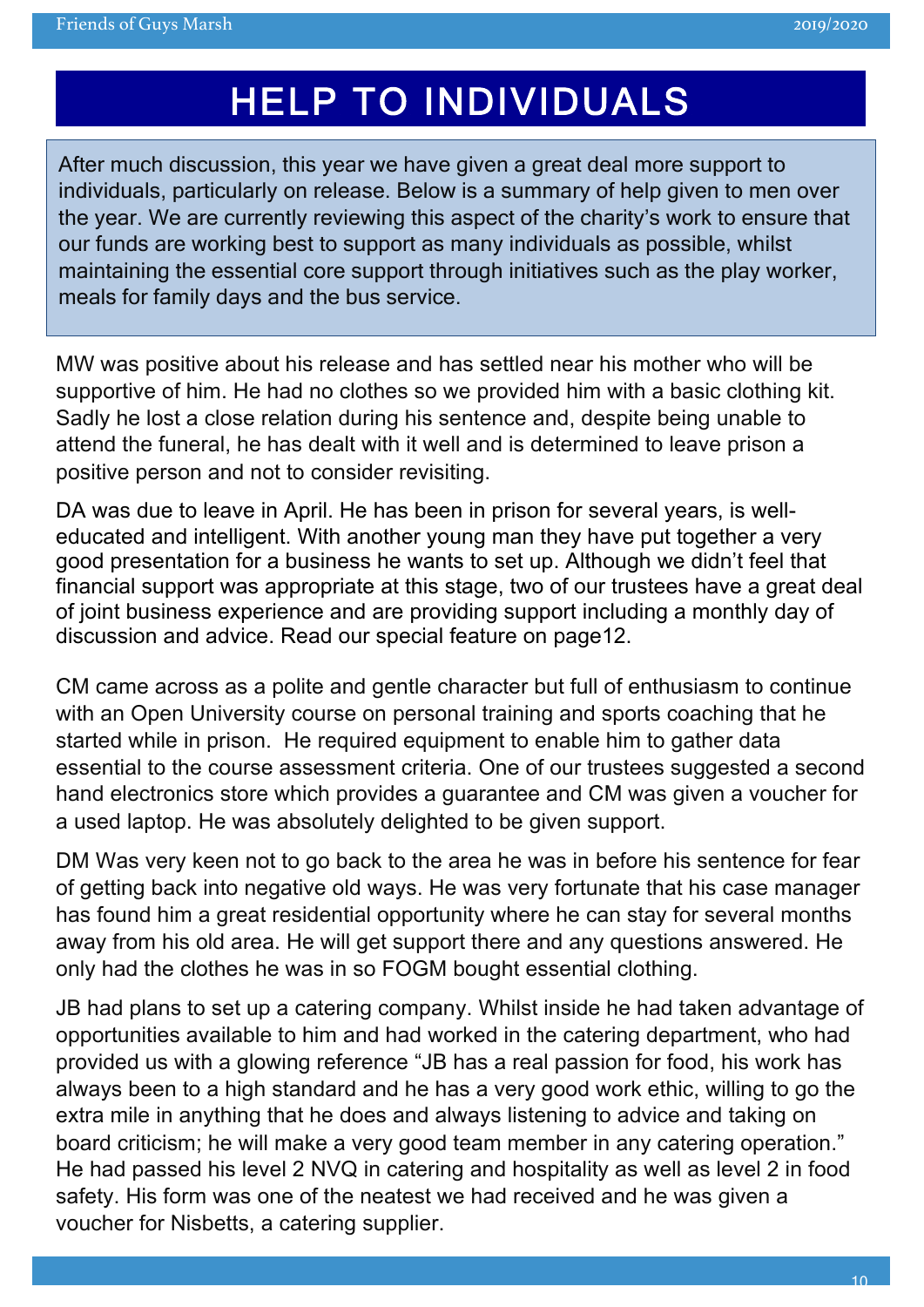NB Asked for tools to help him set up a fencing business. He presented a comprehensive business plan and had spent his time inside the prison well, acquiring several NVQ qualifications including Maths and English, bricklaying and cleaning.

AB had a good plan in place for after release. We gave a voucher towards essential window cleaning equipment including high-reach hoses which would enable him to start earning an income straight-away. His wife had been very supportive and had arranged for a van to be ready the day of release and had plans in place to set up a website. He had previous experience in the industry and had presented the committee with a well thought out business plan with costings and projected income and outgoings. "I have a good support network around me who can assist me in taking this idea to the level that will ensure I never return to prison". He was a positive, confident individual.

SK had very few possessions and no clothes.; a larger than life character who we felt would benefit greatly from being helped. Several trustees sourced XXXL clothes from surrounding charity shops and we were able to provide him with a complete set of essentials and underwear which we always purchase new. Everytime we visited him he was incredibly grateful to the charity for their support. You will have read in our newsletters about the leavers' bags and this was a perfect example of how beneficial these are for men being released without the basic essentials. SK had nowhere to go on release so he was intending to go to a Salvation Army hostel as he had, in his past, helped the homeless in Germany.

One young man who wanted compulsory basic training so that he could ride a motorbike. His father had offered to buy him a car but he had said no as it would be too expensive to run. One of our trustees arranged for him to do a day's course in Gloucester and he passed and was then able to literally jump on his machine the next day and ride off to work he had already lined up in Wales – he phoned to say he had passed and was so grateful for the support.

FOGM provides funds, support and benefits in kind that are not otherwise available to the prison to contribute towards the successful rehabilitation and reintegration of each man into society. We work towards helping the men rediscover a feeling of self-worth, offering practical support so the residents have a better chance of enjoying a happy, successful, crime-free life 'outside'. We aim to provide positive and therapeutic interventions that are known to help the men change and give them both the physical and mental support during their time within the custodial system, so that men leave the prison better equipped to thrive and live independent, productive lives.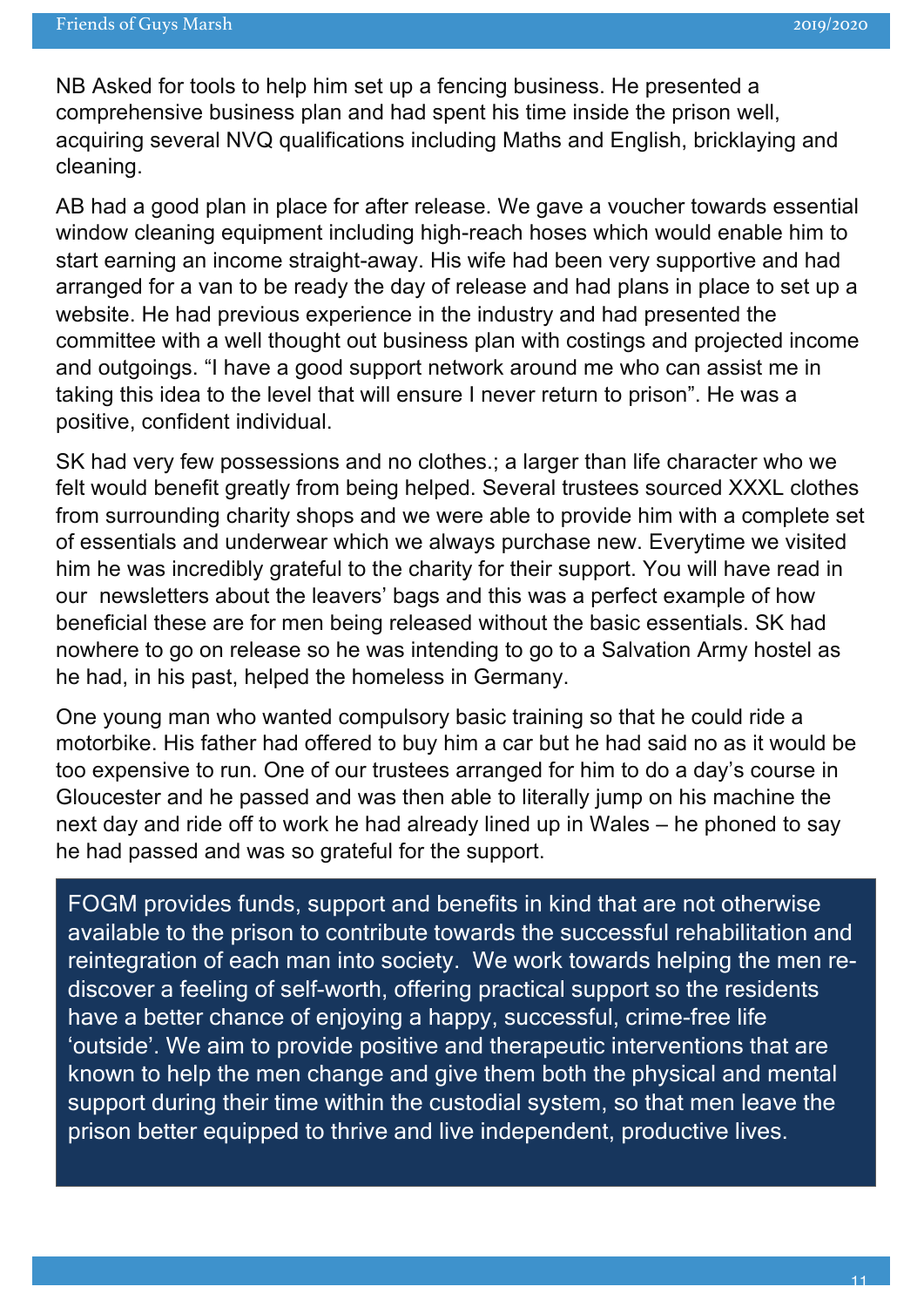# THE EVEREST REFORM PROJECT

IR, who was released from Guys Marsh earlier this year, is passionate about rebuilding lives and breaking down the negative public perception surrounding those who have served time. He has been meeting regularly with two of our trustees, who are giving business support, and is the driving force behind The Everest Reform Project, an initiative designed to bring together ex-residents and prison staff. You can read about this exciting challenge by visiting www.**everestreform.co.uk**

# THE EVEREST REFORM PROJECT

"From behind bars to the top of the world"

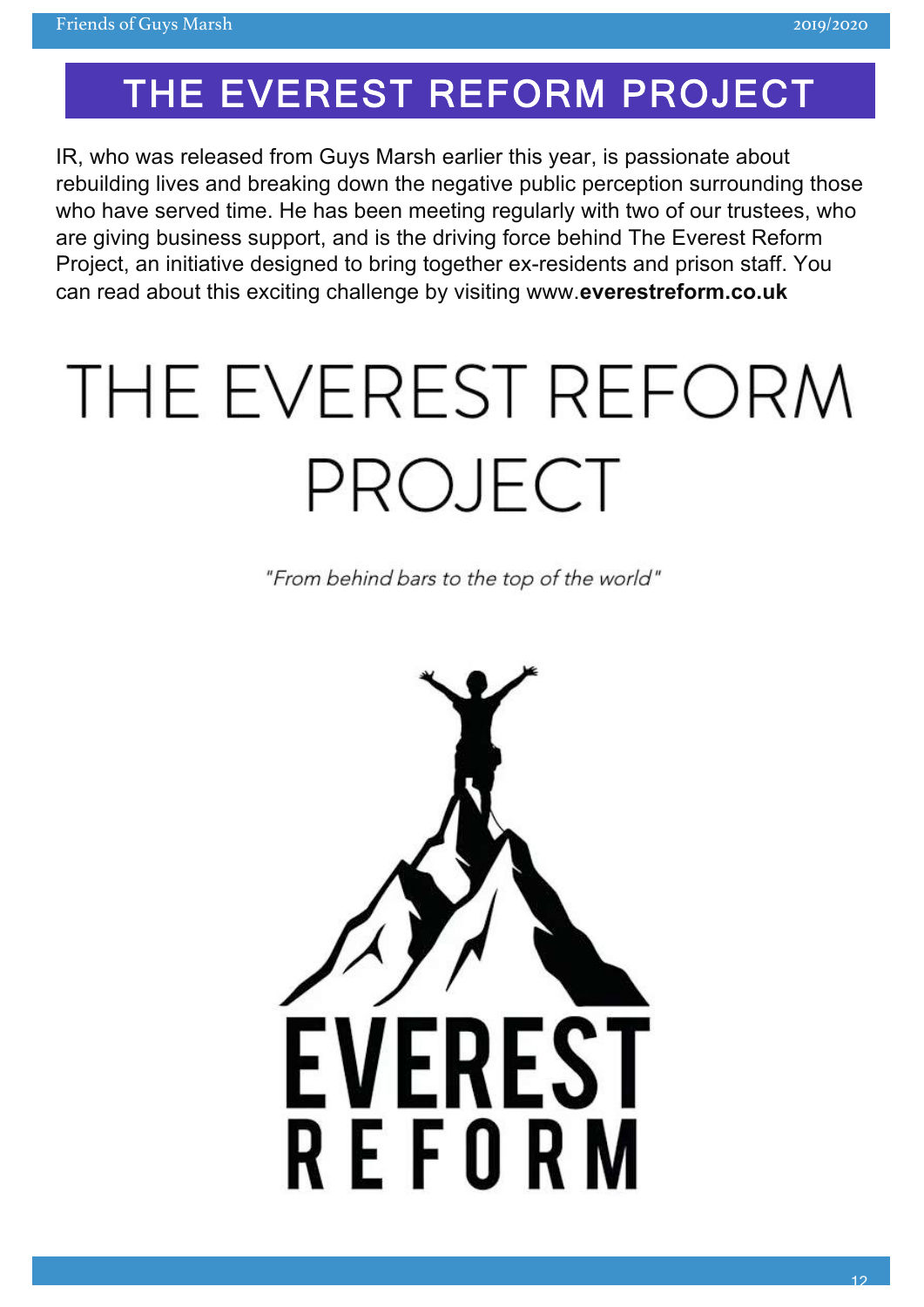# "FIND A FRIEND FOR FOGM"

The generous support the friends give to our work enables us to help change lives and shape futures. In recent times the company of others has become ever more important and we are keen to introduce new friends to the essential support FOGM gives to the men, their families and the prison in general.

There are two subscription forms in the newsletter this year so please pass one of them on to someone you think would like to become a Friend. Alternatively click on "Support our work" on our website homepage at www.friendsofguysmarsh.co.uk.



# WOULD YOU LIKE TO HELP?

FOGM continues to support a playworker who spends each weekend helping to encourage, maintain and strengthen family relationships; an important part of our work. There is much documented evidence that keeping the family bond, when a man is in prison, is one of the contributing factors to reducing reoffending.

Our commitment to fund the playworker requires us as trustees to secure £6,000 each year to fund this vital role. With the Covid-19 lockdown our ability to fund-raise is being compromised and so we are reaching out to friends and family for donations specifically for this role. If you are in a position to support us please visit:

https://donate.giveasyoulive.com/fundraising/support-our-play-worker

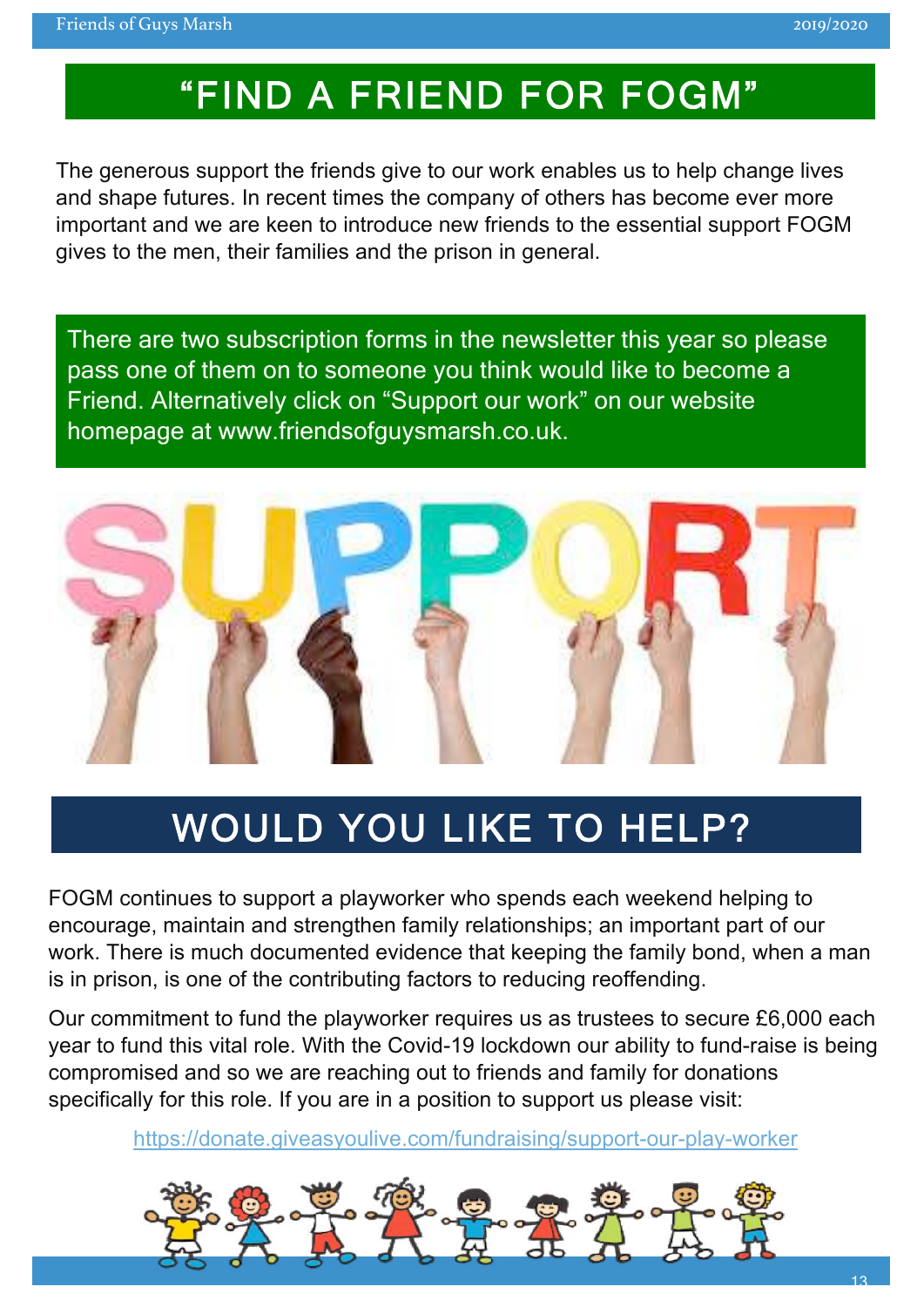|  | FRIENDS OF GUYS MARSH PRISON (FOGM) SUBSCRIPTION FORM                                                                                                                                                                                                                 |
|--|-----------------------------------------------------------------------------------------------------------------------------------------------------------------------------------------------------------------------------------------------------------------------|
|  | I wish to renew my subscription.                                                                                                                                                                                                                                      |
|  | I wish to become a Friend to support FOGM's work (please say how you heard<br>about us)                                                                                                                                                                               |
|  |                                                                                                                                                                                                                                                                       |
|  | <b>NAME:</b>                                                                                                                                                                                                                                                          |
|  |                                                                                                                                                                                                                                                                       |
|  |                                                                                                                                                                                                                                                                       |
|  |                                                                                                                                                                                                                                                                       |
|  | Data protection: By providing the above information you consent to it being kept on<br>FOGM's database to receive our news. We confirm that your details will not be passed<br>to, or shared with, any other organisation. You may withdraw your consent at any time. |
|  | Annual subscription: £10  £20  £25  £50  Other £                                                                                                                                                                                                                      |
|  | As an example, £45 pays for three fully kitted leavers' bags given to men<br>locating to a hostel or no fixed abode. £80 pays for a Play Worker to work for a<br>whole weekend with children visiting their fathers.                                                  |
|  | I enclose a cheque for £  made payable to: Friends of Guys Marsh<br>Prison                                                                                                                                                                                            |
|  | I would like to pay by standing order - please send me a form - Yes / No                                                                                                                                                                                              |
|  |                                                                                                                                                                                                                                                                       |
|  | Gift Aid declaration: Please sign below if you are a UK taxpayer and wish us to                                                                                                                                                                                       |
|  | Reclaim tax paid on your donations which will increase its value to us by 25%.<br>This is only allowable provided you have paid at least as much tax from income                                                                                                      |
|  | or<br>Capital Gains as we are reclaiming.                                                                                                                                                                                                                             |
|  |                                                                                                                                                                                                                                                                       |
|  | Please send form and cheque to: The Treasurer, Friends of Guys Marsh Prison,<br>HMP Guys Marsh, Shaftesbury, Dorset, SP7 0AH                                                                                                                                          |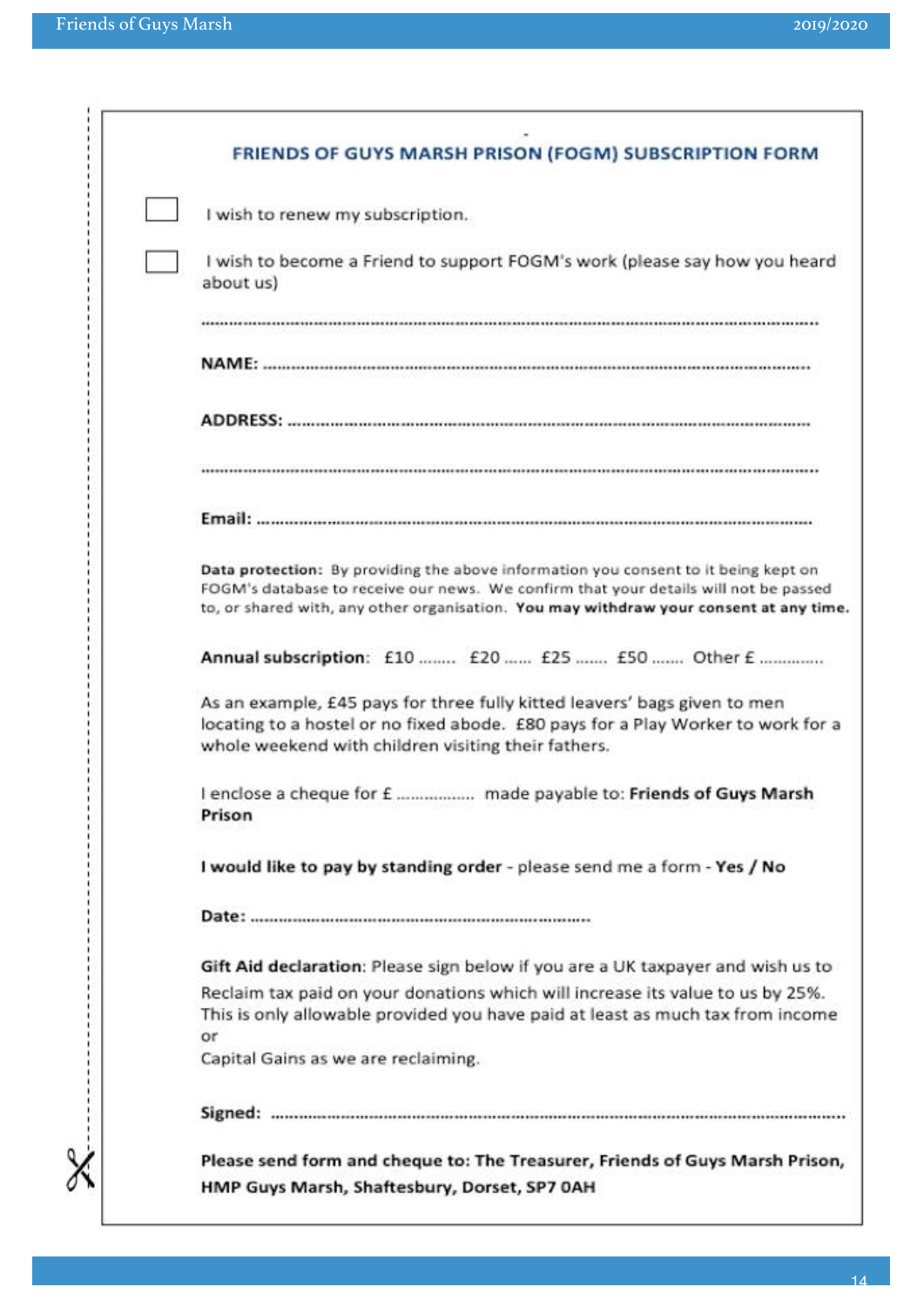| FRIENDS OF GUYS MARSH PRISON (FOGM) SUBSCRIPTION FORM                                                                                                                                                                                                                 |
|-----------------------------------------------------------------------------------------------------------------------------------------------------------------------------------------------------------------------------------------------------------------------|
| I wish to renew my subscription.                                                                                                                                                                                                                                      |
| I wish to become a Friend to support FOGM's work (please say how you heard<br>about us)                                                                                                                                                                               |
|                                                                                                                                                                                                                                                                       |
|                                                                                                                                                                                                                                                                       |
|                                                                                                                                                                                                                                                                       |
|                                                                                                                                                                                                                                                                       |
|                                                                                                                                                                                                                                                                       |
| Data protection: By providing the above information you consent to it being kept on<br>FOGM's database to receive our news. We confirm that your details will not be passed<br>to, or shared with, any other organisation. You may withdraw your consent at any time. |
| Annual subscription: £10  £20  £25  £50  Other £                                                                                                                                                                                                                      |
| As an example, £45 pays for three fully kitted leavers' bags given to men<br>locating to a hostel or no fixed abode. £80 pays for a Play Worker to work for a<br>whole weekend with children visiting their fathers.                                                  |
| I enclose a cheque for £  made payable to: Friends of Guys Marsh<br>Prison                                                                                                                                                                                            |
| I would like to pay by standing order - please send me a form - Yes / No                                                                                                                                                                                              |
|                                                                                                                                                                                                                                                                       |
| Gift Aid declaration: Please sign below if you are a UK taxpayer and wish us to                                                                                                                                                                                       |
| Reclaim tax paid on your donations which will increase its value to us by 25%.<br>This is only allowable provided you have paid at least as much tax from income<br>or                                                                                                |
| Capital Gains as we are reclaiming.                                                                                                                                                                                                                                   |
|                                                                                                                                                                                                                                                                       |
| Please send form and cheque to: The Treasurer, Friends of Guys Marsh Prison,                                                                                                                                                                                          |